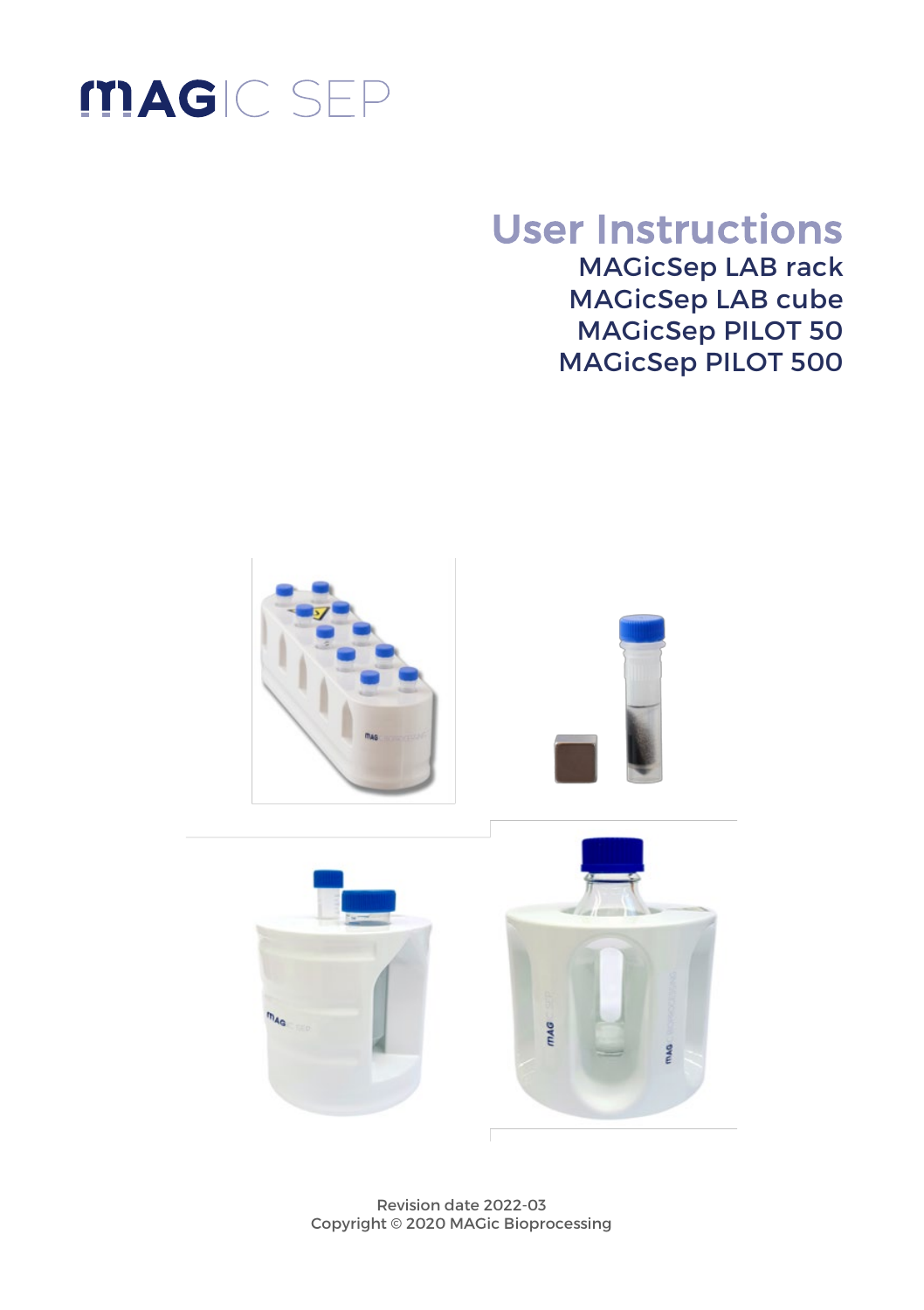

Revision date 2022-03 Copyright © 2020 MAGic Bioprocessing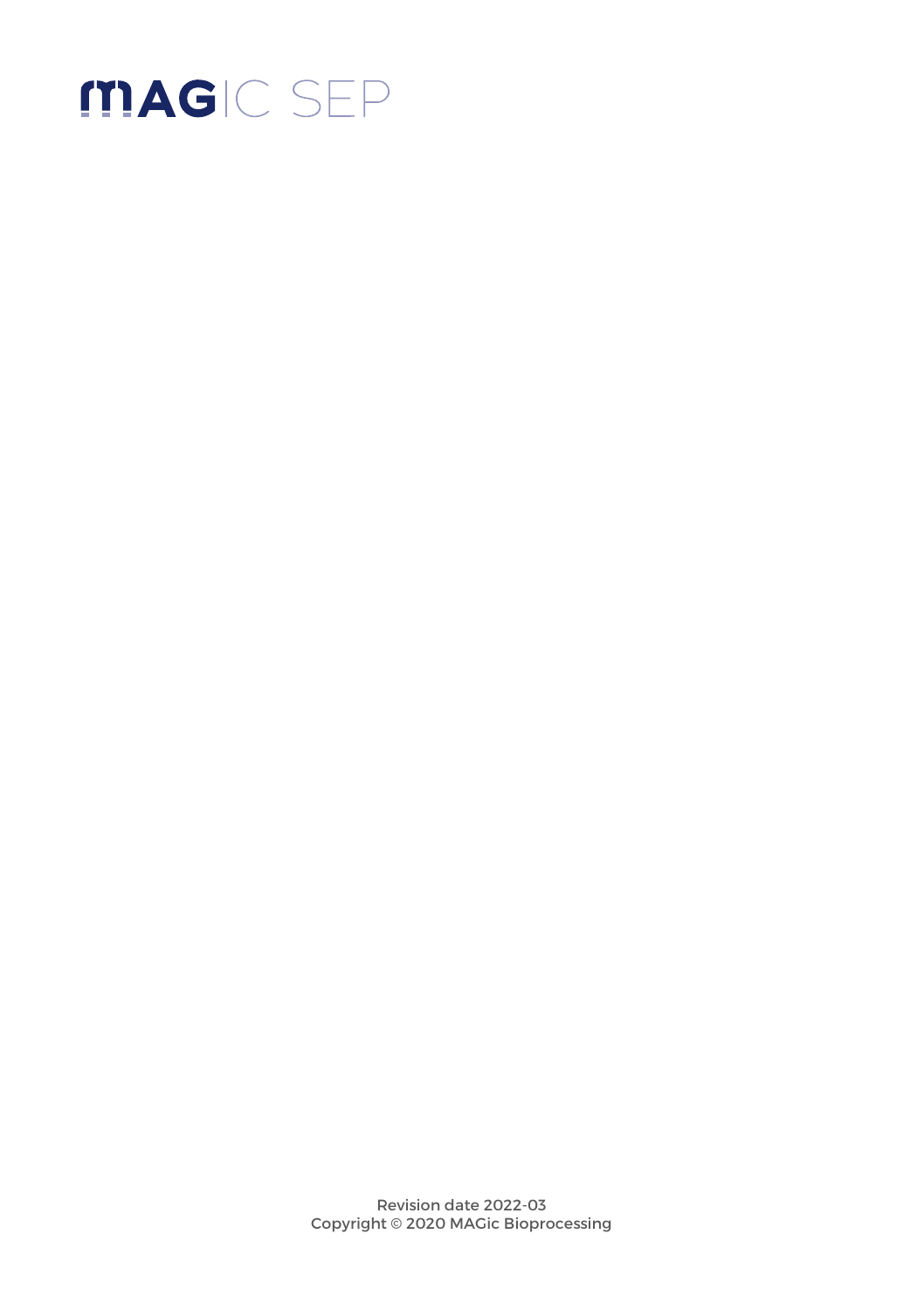# Table of Contents

| 1.             |  |
|----------------|--|
| 2.             |  |
| $\overline{3}$ |  |
|                |  |
| $5 -$          |  |
|                |  |

Please read through this manual carefully before using the MAGicSep devices.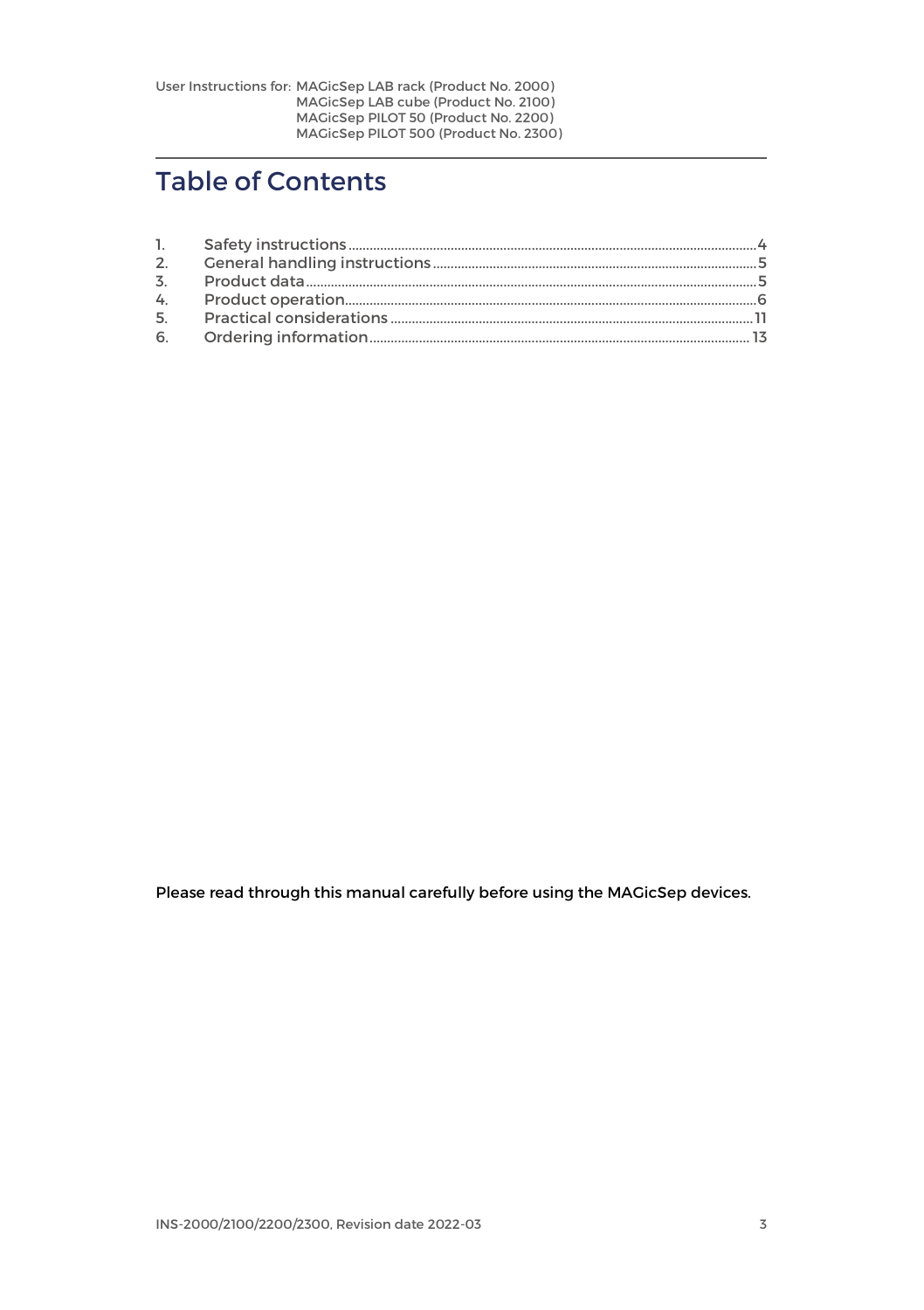## <span id="page-3-0"></span>1. Safety instructions



Avoid direct contact with the surface of the active magnetic-separation area. It contains a strong magnetic field.



Nickel plated neodymium magnets are integrated in the MAGicSep units. Nickel can cause allergic reactions.



Persons with pacemaker and implants should not be in direct contact with MAGicSep magnetic separator units.



Keep loose magnetic material distant from the MAGicSep separator units. Do not try to disassemble the separators. Bodily injury may result. Keep a distance between two or more MAGicSep magnetic separator units.



Keep all magnetic media, watches and sensitive electronic devices away from the MAGicSep magnetic separators. Computer hard drives, credit cards and CD's can be erased in the presence of the magnetic field.



MAGicSep magnetic separator units can lose part of their magnetic force permanently at a temperature of +80 C.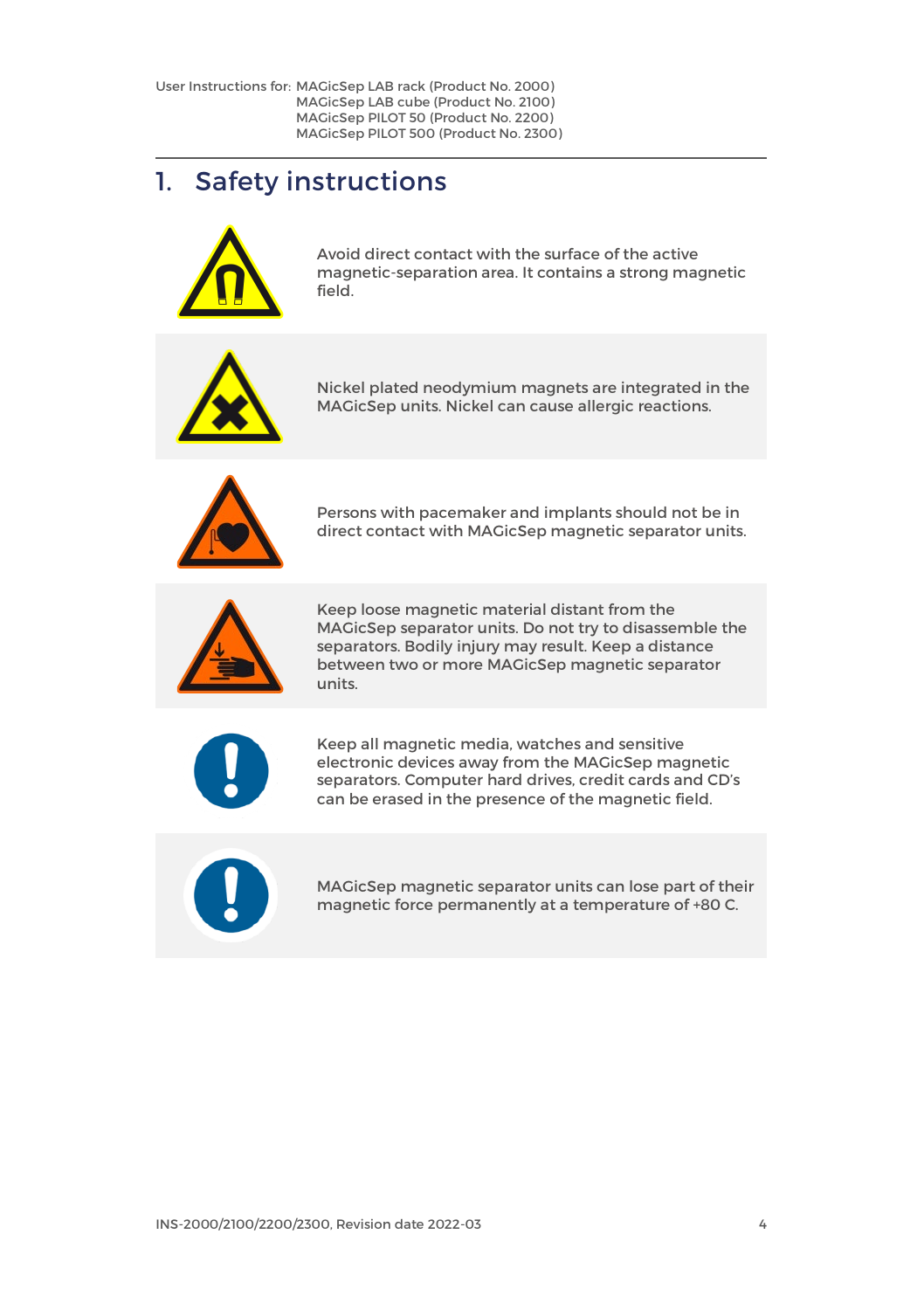# <span id="page-4-0"></span>2. General handling instructions

- The MAGicSep series of laboratory magnetic separators have been optimized for use with MAGicBeads magnetic agarose particles and are ideal for most bioseparation applications. The larger units are designed for durability with a lacquered PVC plastic shell, fitting standard 1-2 ml, 15 ml and 50 ml centrifuge tubes, and 500 ml bottles, and strong nickel-plated neodymium magnets placed safely inside
- The MAGic Pilot system combines the MAGicBeads particles and MAGicSep in a simple magnetic separation platform that requires no special training to use. The separators require very little maintenance and several batches can be processed in parallel using the same unit.
- The magnetic separators should be stored at room temperature, or below, in a dry area. Do not freeze or autoclave. Clean the separators by wiping with a mild detergent solution followed by a dry cloth or napkin.

# <span id="page-4-1"></span>3. Product data

| <b>MAGicSep</b>                    | <b>LAB</b> rack   | <b>LAB</b> cube   | <b>PILOT 50</b>   |                   | <b>PILOT 500</b> |
|------------------------------------|-------------------|-------------------|-------------------|-------------------|------------------|
| Tube/bottle <sup>1</sup>           | Microtube         | Microtube         | 15 <sub>ml</sub>  | 50 ml             | 500 ml           |
| Sample<br>volume                   | 50 µl-2 ml        | 50 µl-5 ml        | $3-15$ ml         | $10 - 50$<br>ml   | 100-500 ml       |
| <b>Bead</b><br>volume <sup>2</sup> | $5-100$ µl        | <5-100 µl         | $10 \mu$ -1<br>ml | $10 \mu$ -5<br>ml | $0.1 - 50$ ml    |
| Separation<br>time                 | $1-5$ sec         | $1-15$ sec        | 10 sec            | 15 sec            | $3-5$ min        |
| Diameter                           |                   |                   | 123 mm            |                   | 176 mm           |
| Height                             |                   | $12 \, \text{mm}$ | 119 mm            |                   | 148 mm           |
| Weight                             | 0.5 <sub>kq</sub> | 15q               | $0.4$ kg          |                   | 2.0 kg           |

Table 1. Product characteristics

<sup>1</sup> Standard polypropylene centrifuge tubes or 500 ml borosilicate bottles.

 $2$  The practical volume of settled beads that can be used.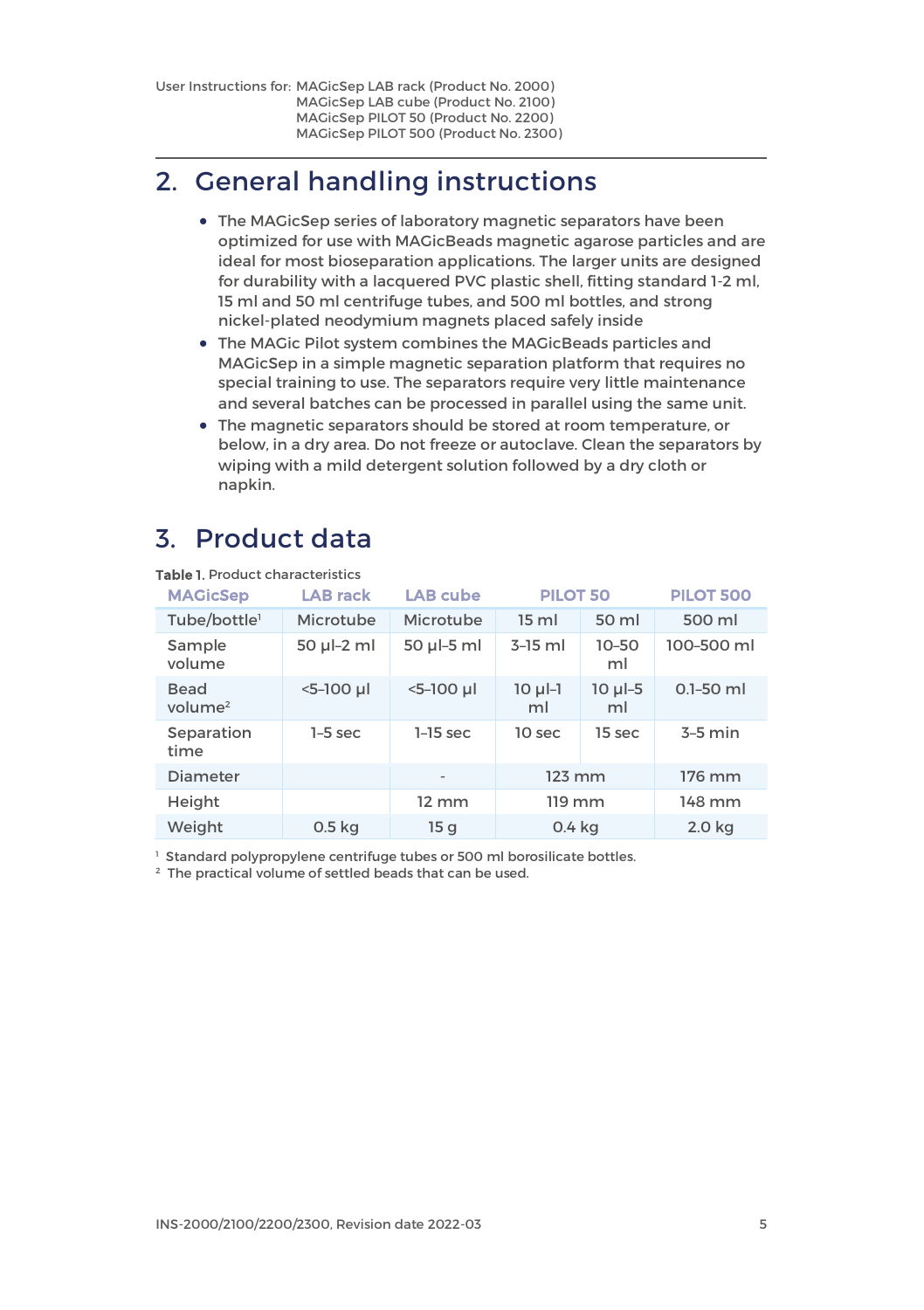# <span id="page-5-0"></span>4. Product operation

## MAGicSep LAB rack

#### Intended use

• The MAGicSep LAB rack is suitable for parallel separation of magnetic beads in 1- 2 ml microtubes.

#### Operation

- Place the microtubes containing magnetic beads in the 1x10 magnetic rack unit.
- Within seconds the beads will be captured on the side of the tubes.
- Pipette off liquid. Place the tip on the opposite side of the tube compared to the magnet, to disturb the beads as little as possible.

### MAGicSep LAB cube

#### Intended use

• The MAGicSep LAB cube is suitable for separation of magnetic beads in microtubes, as well as in tubes/sample volumes up to 5 ml.

#### Operation

- Hold the cube magnet between thumb and two first fingers in your non-dominant hand.
- Place the microtube containing magnetic beads in front of the magnet. Hold it, too, between thumb and fingers.
- Within seconds the beads will be captured on the side of the tube.
- Pipette off liquid. Place the tip on the opposite side of the tube compared to the magnet, to disturb the beads as little as possible.
- Note: To free up your hand, you can attach the cube magnet to a metallic wire rack for microtubes. Then you simply hold the tube against the magnet to quickly separate the beads or place the tube in the rack.



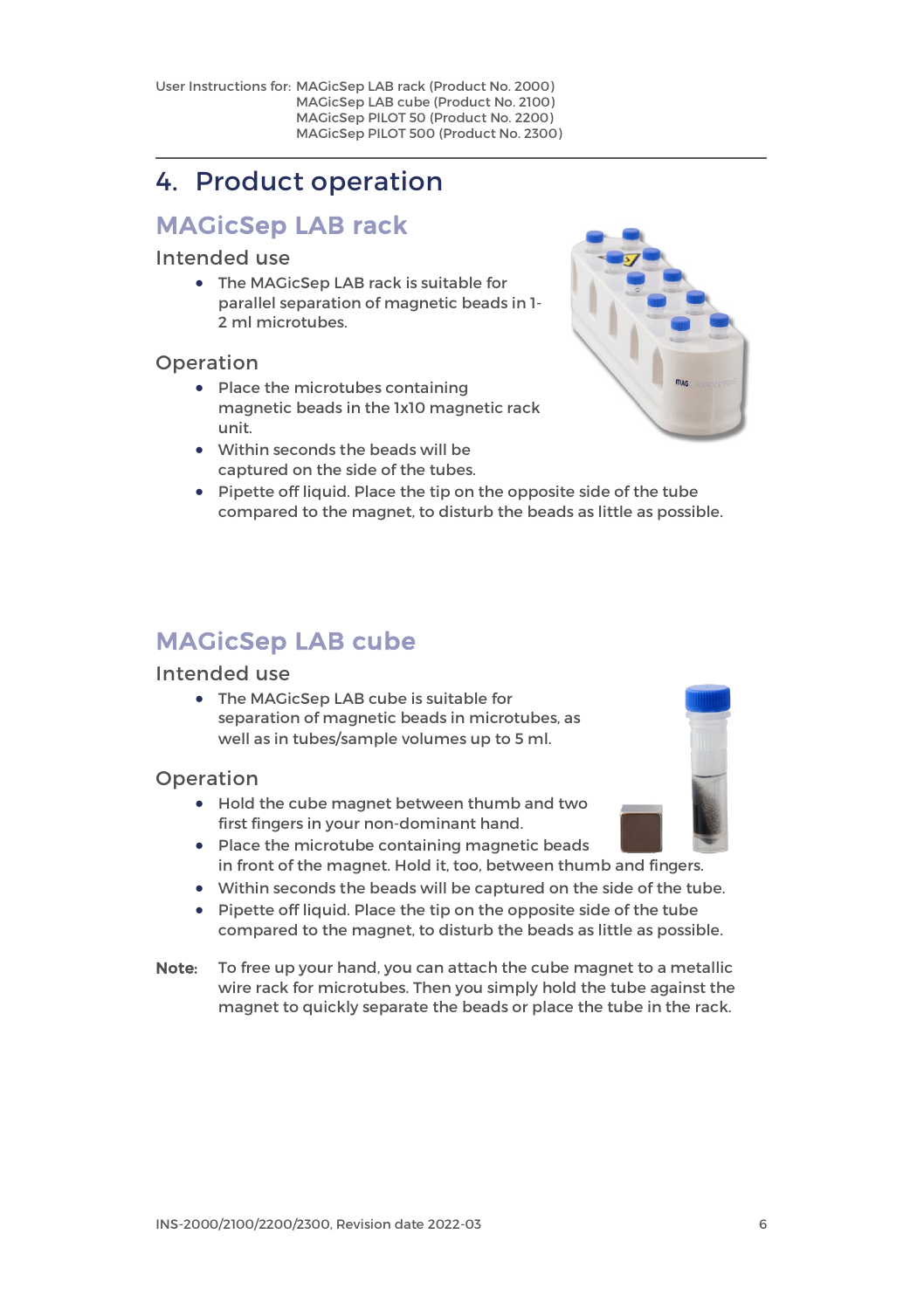### MAGicSep PILOT 50

#### Intended use

• The MAGicSep PILOT 50 has two positions, one for standard 15 ml conical polypropylene centrifuge tubes (⌀ 17 mm) and the other for standard 50 ml conical polypropylene centrifuge tubes (⌀ 30 mm). The unit is suitable for initial separation of captured target protein, wash, concentration, and elution of the beads.



• A suitable volume of liquid for the separator is 3–50 ml and the recommended bead

volume of settled MAGicBead particles is between 5 µl and 4 ml, depending on the size of the tube (Section 3). A maximum of 1 ml of settled beads can be handled in the 15 ml position of the unit and the corresponding limit in the 50 ml position is 4 ml.

#### Operation

- Place the sample tube in the MAGicSep PILOT 50 separator.
- Allow the magnet to attract the beads, which usually takes 10–15 sec.
- Inspect if any beads remain in the bottom cone of the sample tube. This can be done by looking through the side opening of the MAGicSep separator unit (Fig 1A).
- If beads remain in the bottom cone of the tube, rotate the tube back and forth in the separator or flush carefully with liquid in the cone using a pipette. Any remaining beads should then be attracted by the magnet.
- Position a pipette in the liquid, away from the beads, and carefully pipette off the solution (Fig 1B).
- Note: If bead volumes close to the upper of the working range for the position are used, a small portion of the beads may follow the liquid down into the bottom cone during withdrawal. If this is observed, stop the withdrawal of liquid and carefully remove the tube from the separator. Place a MAGicSep LAB cube (Product No. 2100) at the bottom cone to locally separate the beads. The remaining solution can then safely be removed.
	- Remove the tube from the magnetic separator.
	- Resuspend the beads in a suitable buffer.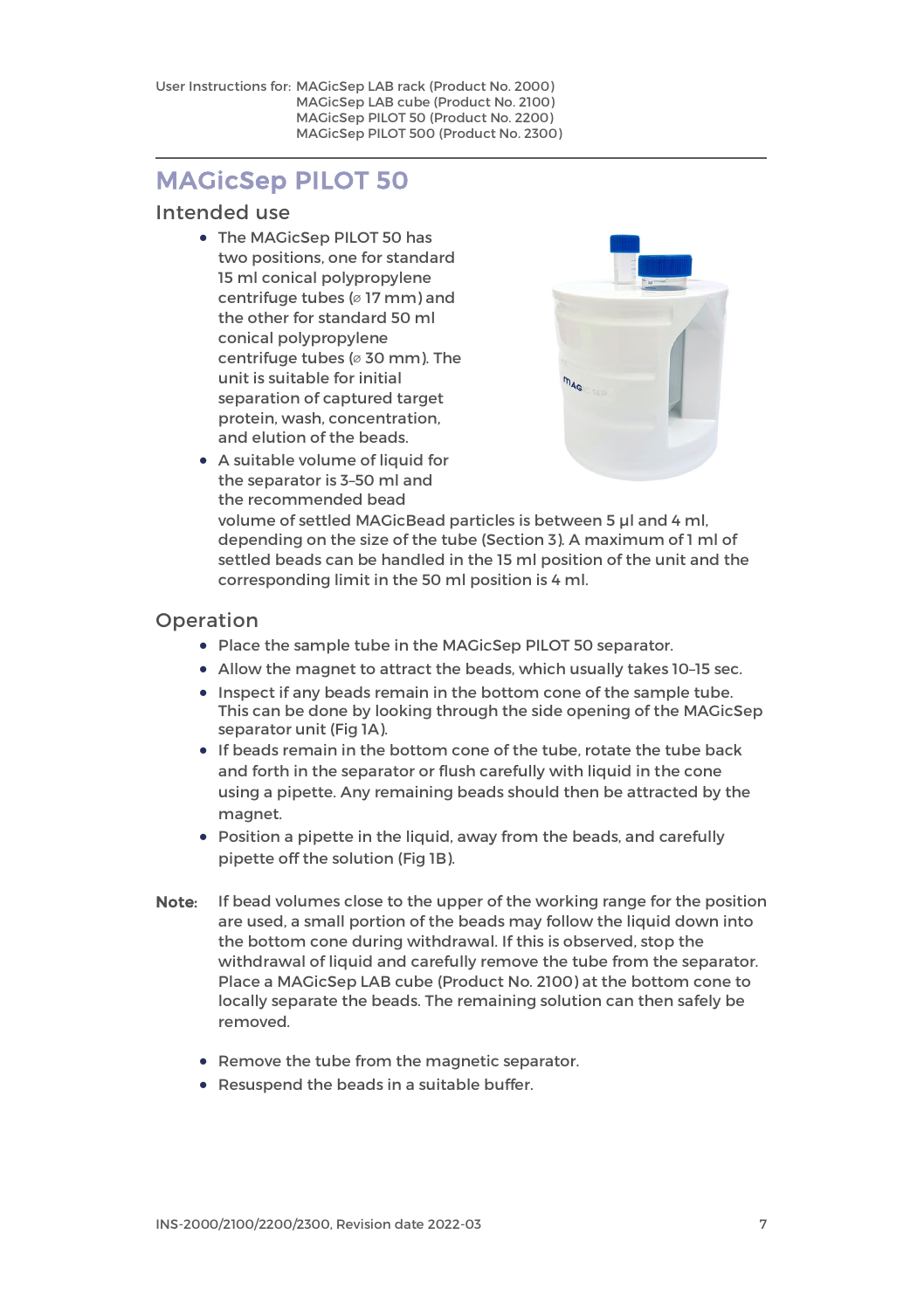

Fig 1. (A) Looking through the side opening of the MAGicSep separator unit to observe the separation of magnetic beads. (B) Removal of the solution with a pipette.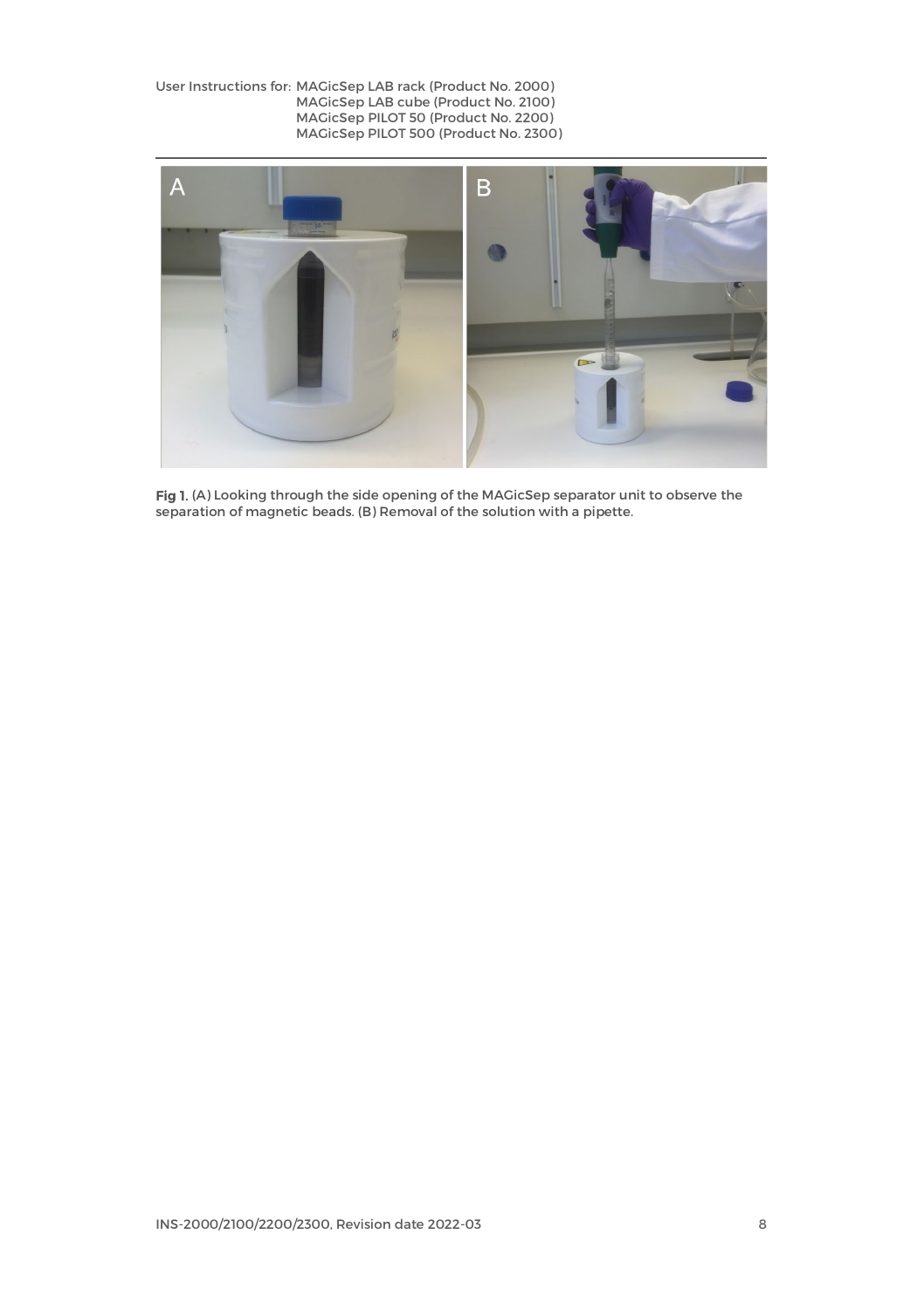### MAGicSep PILOT 500

#### Intended use

- The MAGicSep PILOT 500 unit fits standard 500 ml borosilicate laboratory bottles (∅ 86 mm). This unit is intended for initial depletion of target protein from the sample, wash, concentration, and elution of the beads.
- A suitable volume of liquid for the separator is 100–500 ml. The working range of settled beads is 0.1–50 ml.



#### Operation

- Mix the bottle vigorously for a few seconds and then place the bottle in the separator.
- Allow the magnet to attract the beads.
- Inspect if any beads remain at the bottom of the bottle after 3–5 min, by looking through the side window or from the top.
- If beads remain free and/or in the bottom of the bottle, carefully flush with liquid towards the particles using a pipette. This gives momentum to the beads and promotes their magnetic capture to the sides of the bottle.
- Let the bottle remain in the separator until no free beads can be observed in suspension and/or at the bottom.
- Remove the solution by withdrawing liquid from the center of the bottle, using, e.g., a serological pipette connected to a water suction device or a vacuum pump, with a clean safety bottle between (Fig 2). If beads are accidently withdrawn, they can safely be recovered from the safety bottle.
- Proceed downwards with the pipette as the level of liquid decreases. Remove the pipette when all solution has been transferred to the safety bottle (Fig 2A).
- Remove the bottle from the separator. Note the black rims containing the separated beads (Fig 2B).
- Inspect the safety bottle for any beads. If present to a significant amount, transfer the liquid to an appropriate container and recover the beads using a MAGicSep separator. Resuspend the beads in a small volume and transfer back to the main container.
- Rinse the walls of the bottle with suitable buffer and recover the beads.
- Note: A safety bottle should be inserted between the pipette and the suction/vacuum device (Fig 2). The safety bottle enables trapping of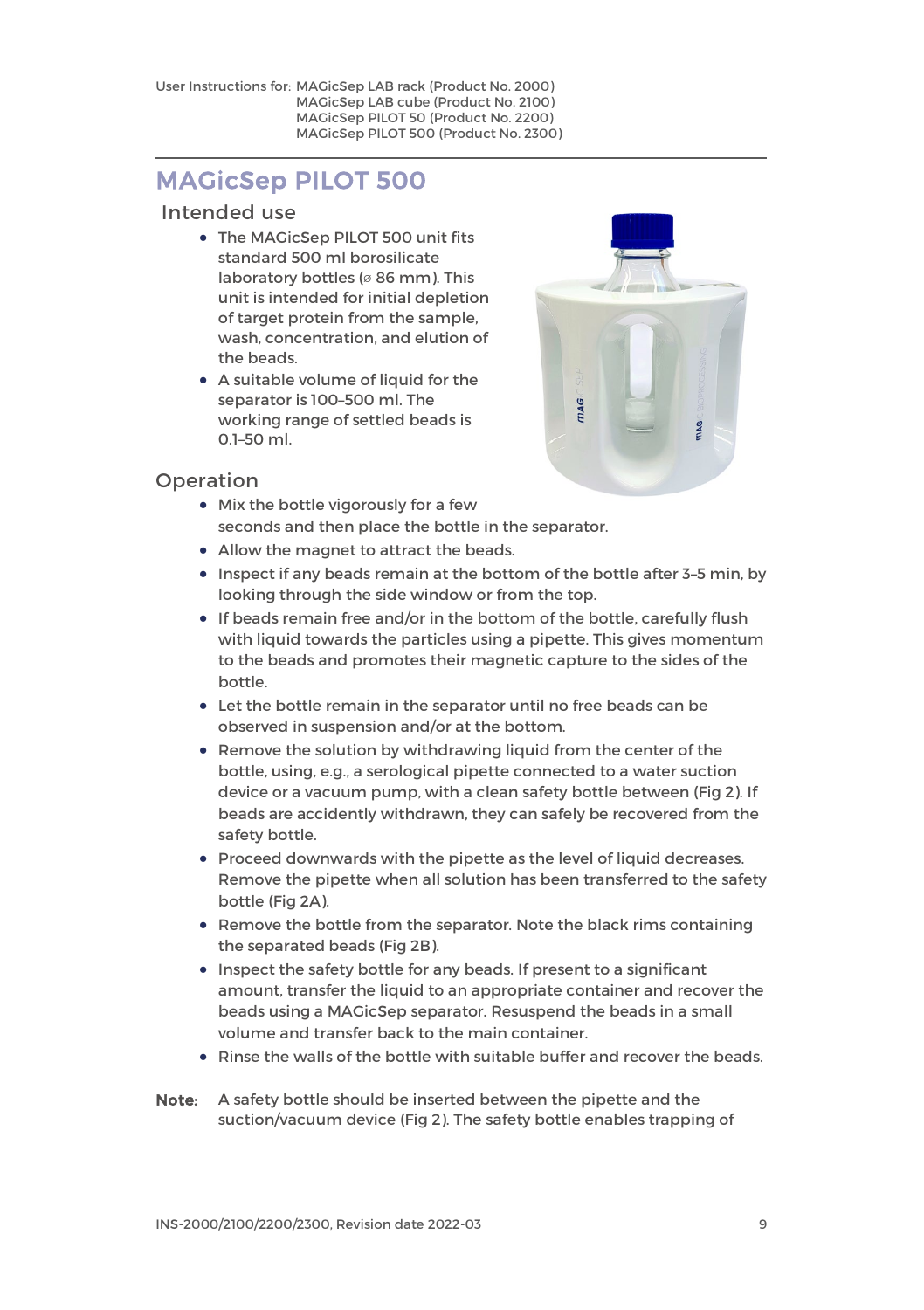beads escaping from the sample vial. The beads can then easily be recovered from this bottle by magnetic separation.



Fig 2. (A) Removal of solution from the sample bottle to the safety bottle. (B) Black rims of MAGicBead particles after separation.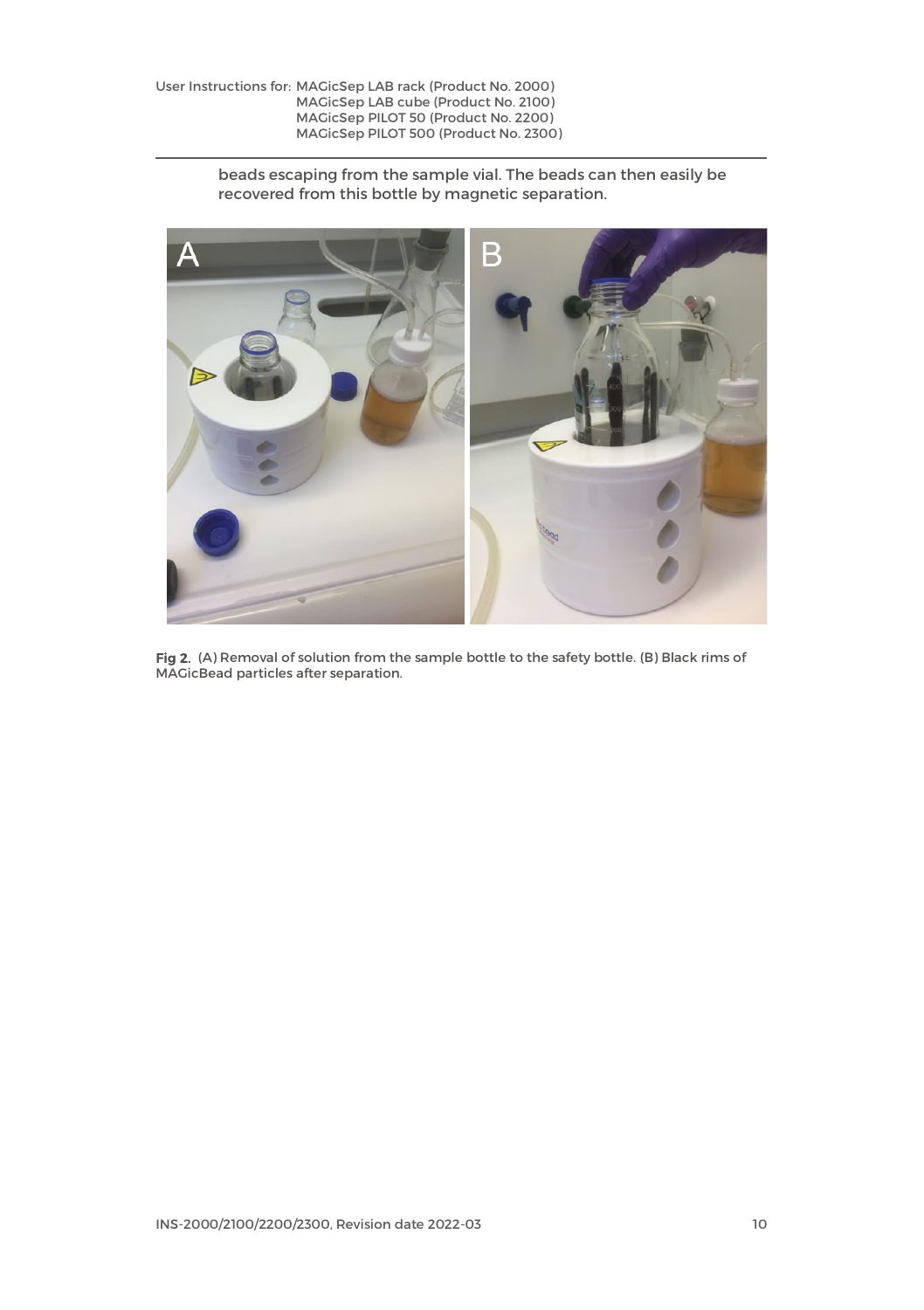# <span id="page-10-0"></span>5. Practical considerations

#### General

- The three positions in the magnetic separators, for 15, 50 and 500 ml containers, manage different bead volumes and sample volumes (Table 1), which must be considered when selecting a magnetic separator for use.
- It is important not to overload the sample container with beads, use a larger one or divide the sample into several tubes if the volume is higher than what is recommended (Table 1). In an overloaded sample container, the magnetic separator may not be able to hold the beads safely to the tube wall during liquid removal.
- Design your setup, considering appropriate bead volumes and sample volumes, so the magnetic separator(s) and sample container(s) to use can be chosen beforehand.

#### Binding

- The amount of beads to use depends on the quantity of target protein and the volume of your sample (see product manuals for the MAGicBeads magnetic particles).
- The sample volume should be kept as low as possible during the adsorption step, to facilitate the binding kinetics towards the magnetic beads.
- Once binding is completed, select a MAGicSep separator position for attracting the MAGicBead particles and removing the sample liquid.
- To take full advantage of the magnetic force of the separator, separations should be performed near the maximum volume of the separator position. A sample volume smaller than the maximum volume could therefore be increased by adding PBS after binding is completed (Example 1). Since binding has already occurred between target and beads, diluting the sample will not affect yield or incubation times negatively.
- Perform magnetic bead separation to remove the sample liquid from the beads (Section 4).

#### Washing and elution

- Select a separator and liquid volume to use according to the amount of beads used and the working ranges of the separators (Table 1). For instance, having 1–5 ml settled beads, use the 50 ml position in the MAGicSep PILOT 50and 10–50 ml buffer for washing and elution.
- To obtain the target protein in a higher concentration, elution can be performed down to 1 bead volume of elution buffer, but with a significant loss in overall yield. Beads can accidently get carried over when transferring the elution fraction to a new tube. If so, perform a new separation and transfer the elution fraction to yet another new tube.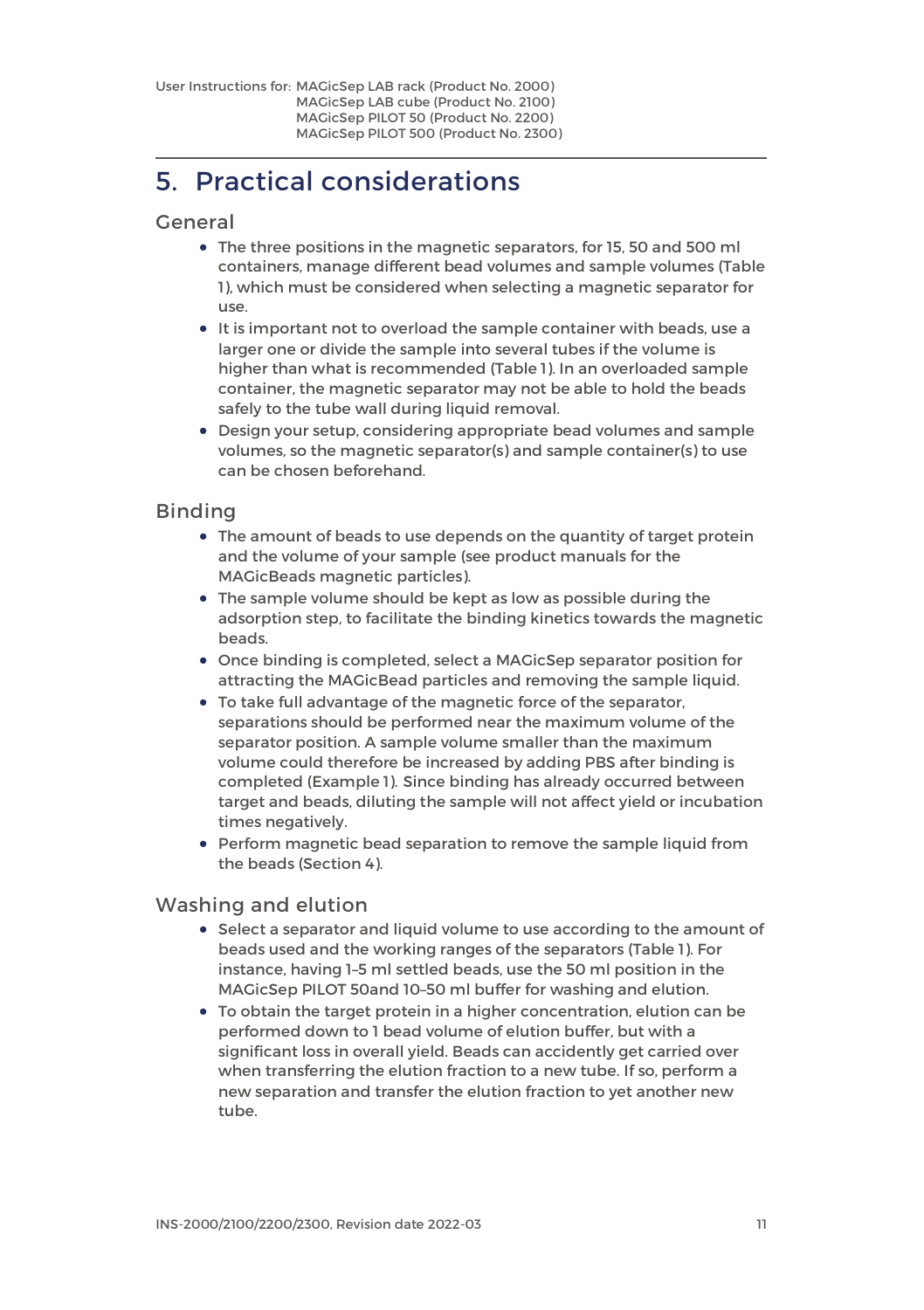#### Examples

#### 1.

A 140 ml sample was divided into three 50 ml tubes and adsorption performed in parallel. Separations were performed using MAGicSep PILOT 50. Another option would be to perform binding of the 150 ml sample and magnetic beads in a 500 ml bottle. To better make use of the magnetic capacity of MagSep PILOT 500 separator, 300 ml PBS was added after completed adsorption and thereafter placed in the separator. If the total amount of beads was <5 ml, they could be resuspended in a small volume and transferred to one single 50 ml tube for further wash and elution in MAGicSep PILOT 50.

#### $\mathcal{L}$

A 12 ml sample was incubated with 25 µl beads in a 15 ml tube. First separation was performed using MAGicSep PILOT 50. The beads were resuspended in 0.5 ml PBS and transferred to a 2 ml microcentrifuge tube. Further bead separations during washing and elution, were performed using MAGicSep LAB cube.